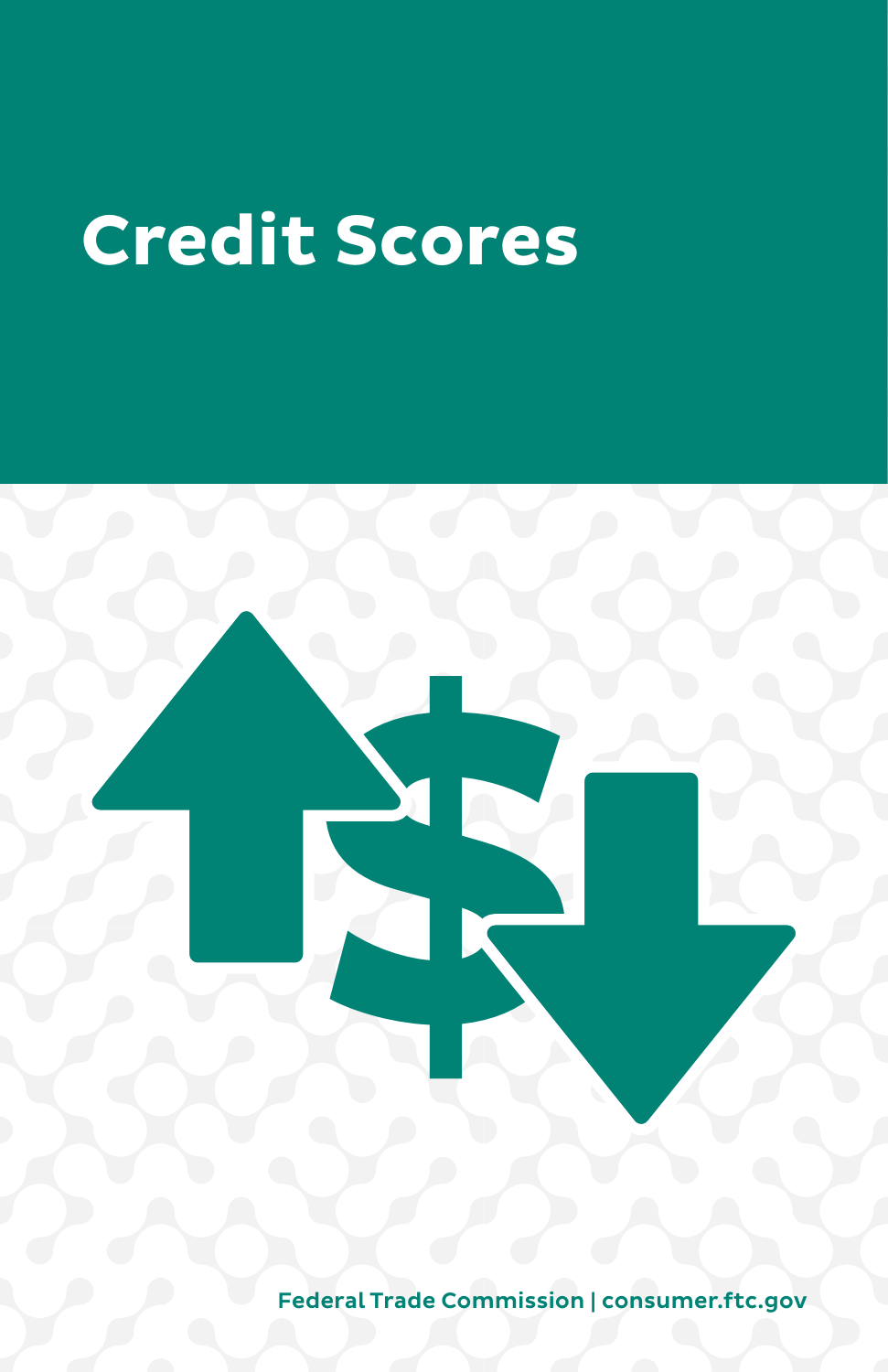**E** ver wonder how a lender decides whether to grant you credit? For years, creditors have been using credit scoring systems to determine if you'd be a good risk for credit cards, auto loans, and mortgages. These days, other types of businesses — including auto and homeowners insurance companies and phone companies — are using credit scores to decide whether to issue you a policy or provide you with a service and on what terms. A higher credit score is taken to mean you are less of a risk, which, in turn, means you are more likely to get credit or insurance — or pay less for it.

The Federal Trade Commission (FTC), the nation's consumer protection agency, wants you to know how credit scoring works.

#### **What is credit scoring?**

Credit scoring is a system creditors use to help determine whether to give you credit. It also may be used to help decide the terms you are offered or the rate you will pay for the loan.

Information about you and your credit experiences, like your bill-paying history, the number and type of accounts you have, whether you pay your bills by the date they're due, collection actions, outstanding debt, and the age of your accounts, is collected from your credit report. Using a statistical program, creditors compare this information to the loan repayment history of consumers with similar profiles. For example, a credit scoring system awards points for each factor that helps predict who is most likely to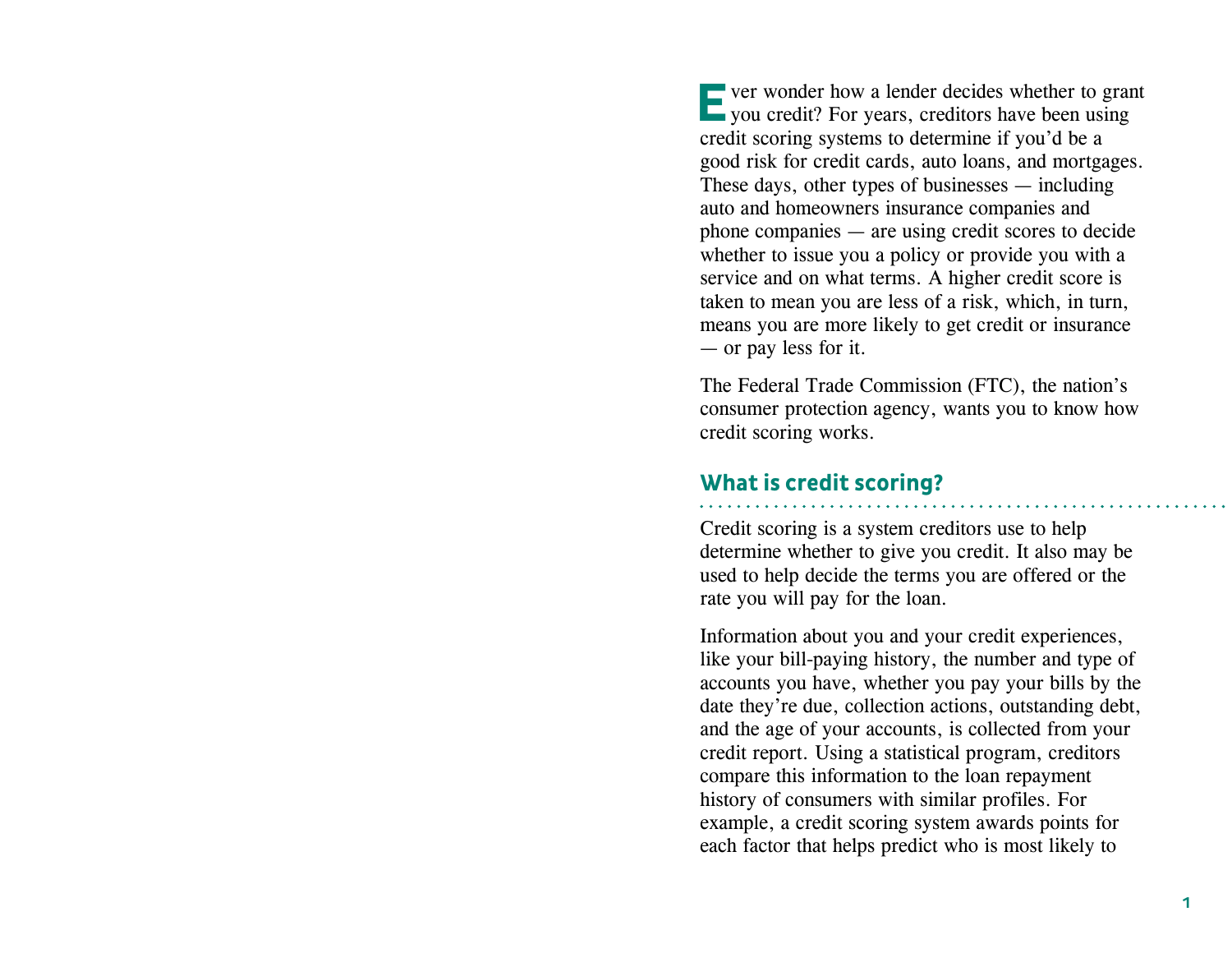repay a debt. A total number of points — a credit score — helps predict how creditworthy you are: how likely it is that you will repay a loan and make the payments when they're due.

Some insurance companies also use credit report information, along with other factors, to help predict your likelihood of filing an insurance claim and the amount of the claim. They may consider this information when they decide whether to grant you insurance and the amount of the premium they charge. The credit scores insurance companies use sometimes are called "insurance scores" or "creditbased insurance scores."

#### **Credit scores and credit reports**

Your credit report is a key part of many credit scoring systems. That's why it is critical to make sure your credit report is accurate. Federal law gives you the right to get a free copy of your credit reports from each of the three national credit reporting companies once every 12 months.

The Fair Credit Reporting Act (FCRA) also gives you the right to get your credit score from the national credit reporting companies. They are allowed to charge a reasonable fee for the score. When you buy your score, you often get information on how you can improve it.

To order your free annual credit report from one or all of the national credit reporting companies, and to purchase your credit score, visit **www.annualcreditreport.com**, call toll-free 877- 322-8228, or complete the Annual Credit Report Request Form and mail it to:

Annual Credit Report Request Service P. O. Box 105281 Atlanta, GA 30348-5281

For more information, see *Free Credit Reports* at **consumer.ftc.gov** .

## **How is a credit scoring system developed?**

To develop a credit scoring system or model, a creditor or insurance company selects a random sample of customers and analyzes it statistically to identify characteristics that relate to risk. Each of the characteristics then is assigned a weight based on how strong a predictor it is of who would be a good risk. Each company may use its own scoring model, different scoring models for different types of credit or insurance, or a generic model developed by a scoring company.

Under the Equal Credit Opportunity Act (ECOA), a creditor's scoring system may not use certain characteristics — for example, race, sex, marital status, national origin, or religion — as factors. The law allows creditors to use age, but any credit scoring system that includes age must give equal treatment to applicants who are elderly.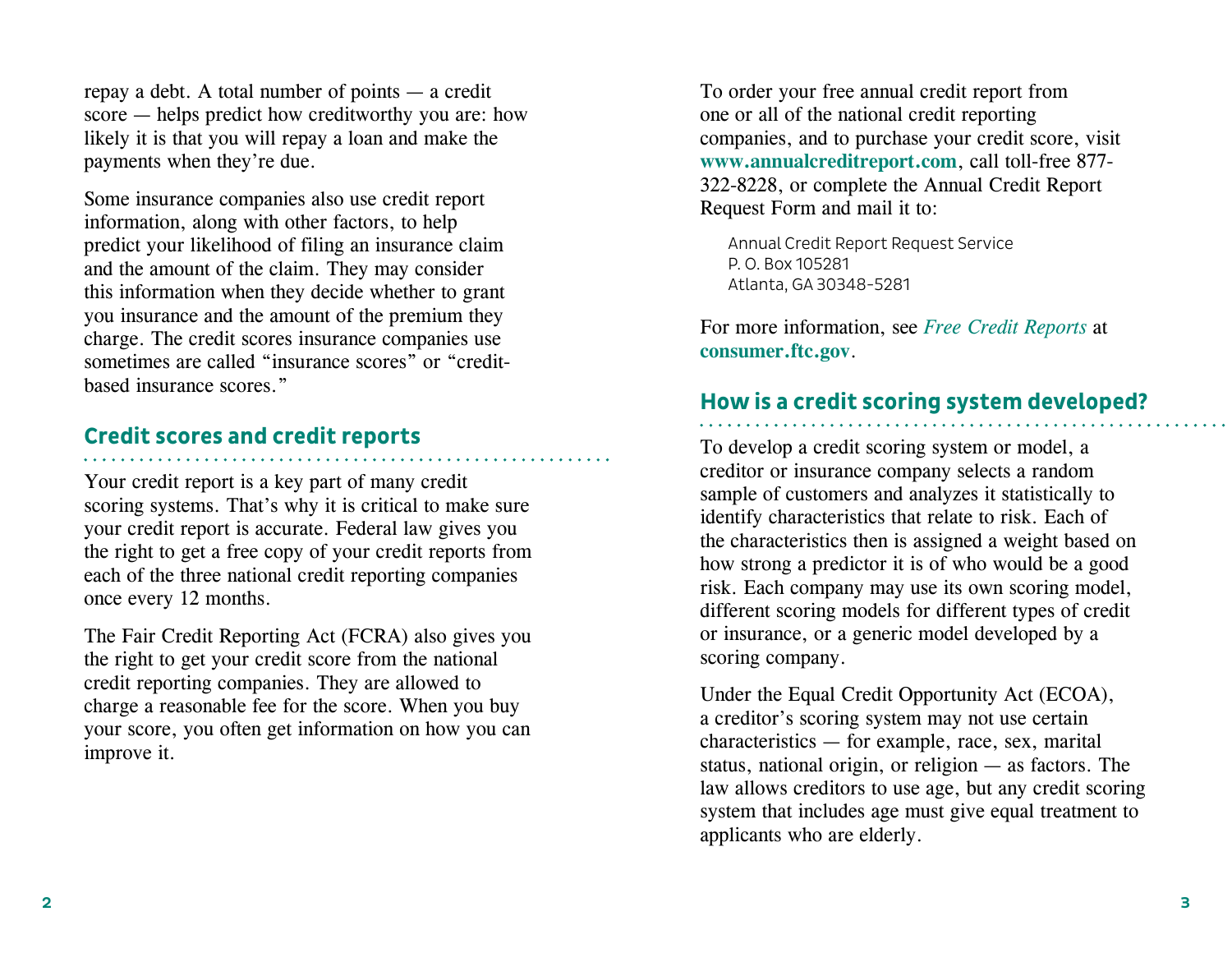## **What can you do to improve your score?**

Credit scoring systems are complex and vary among creditors or insurance companies and for different types of credit or insurance. If one factor changes, your score may change — but improvement generally depends on how that factor relates to others the system considers. Only the business using the system knows what might improve your score under the particular model they use to evaluate your application.

Nevertheless, scoring models usually consider the following types of information in your credit report to help compute your credit score:

- **Have you paid your bills on time?** You can count on payment history to be a significant factor. If your credit report indicates that you have paid bills late, had an account referred to collections, or declared bankruptcy, it is likely to affect your score negatively.
- Are you maxed out? Many scoring systems evaluate the amount of debt you have compared to your credit limits. If the amount you owe is close to your credit limit, it's likely to have a negative effect on your score.
- **How long have you had credit?** Generally, scoring systems consider your credit track record. An insufficient credit history may affect your score negatively, but factors like timely payments and low balances can offset that.
- **Have you applied for new credit lately?**  Many scoring systems consider whether you have applied for credit recently by looking at "inquiries" on your credit report. If you have applied for too many new accounts recently, it could have a negative effect on your score. Every inquiry isn't counted: for example, inquiries by creditors who are monitoring your account or looking at credit reports to make "prescreened" credit offers are not considered **liabilities**
- **How many credit accounts do you have and what kinds of accounts are they?** Although it is generally considered a plus to have established credit accounts, too many credit card accounts may have a negative effect on your score. In addition, many scoring systems consider the type of credit accounts you have. For example, under some scoring models, loans from finance companies may have a negative effect on your credit score.

Scoring models may be based on more than the information in your credit report. When you are applying for a mortgage loan, for example, the system may consider the amount of your down payment, your total debt, and your income, among other things.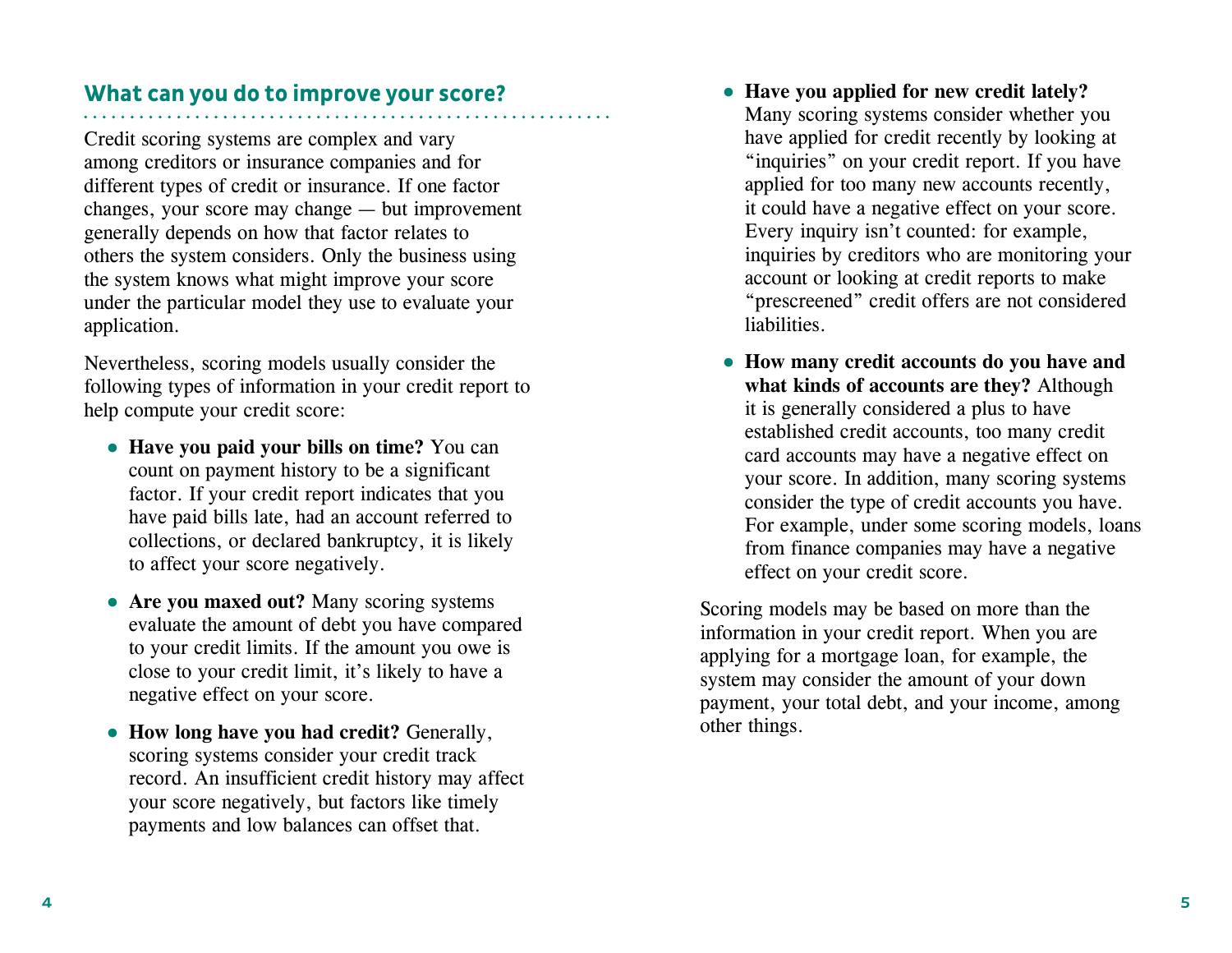Improving your score significantly is likely to take some time, but it can be done. To improve your credit score under most systems, focus on paying your bills in a timely way, paying down any outstanding balances, and staying away from new debt.

## **Are credit scoring systems reliable?**

Credit scoring systems enable creditors or insurance companies to evaluate millions of applicants consistently on many different characteristics. To be statistically valid, these systems must be based on a big enough sample. They generally vary among businesses that use them.

Properly designed, credit scoring systems generally enable faster, more accurate, and more impartial decisions than individual people can make. And some creditors design their systems so that some applicants — those with scores not high enough to pass easily or low enough to fail absolutely — are referred to a credit manager who decides whether the company or lender will extend credit. Referrals can result in discussion and negotiation between the credit manager and the would-be borrower.

## **What if I am denied credit or insurance, or don't get the terms I want?**

If you are denied credit, the ECOA requires that the creditor give you a notice with the specific reasons your application was rejected or the news that you have the right to learn the reasons if you ask within 60 days. Ask the creditor to be specific: Indefinite and vague reasons for denial are illegal. Acceptable reasons might be "your income was low" or "you haven't been employed long enough." Unacceptable reasons include "you didn't meet our minimum standards" or "you didn't receive enough points on our credit scoring system."

Sometimes you can be denied credit or insurance — or offered less favorable terms — because of information in your credit report. In that case, the FCRA requires the creditor or insurance company to give you a notice that includes, among other things, the name, address, and phone number of the credit reporting company that supplied the information. If a credit score was a factor in the decision to deny you credit or to offer you terms less favorable than most other customers receive, the notice also will include that credit score. If you receive one of these notices, you are entitled to a free copy of your credit report. Contact the company to find out what your report said. The credit reporting company can tell you what's in your report, but only the creditor or insurance company can tell you why your application was denied.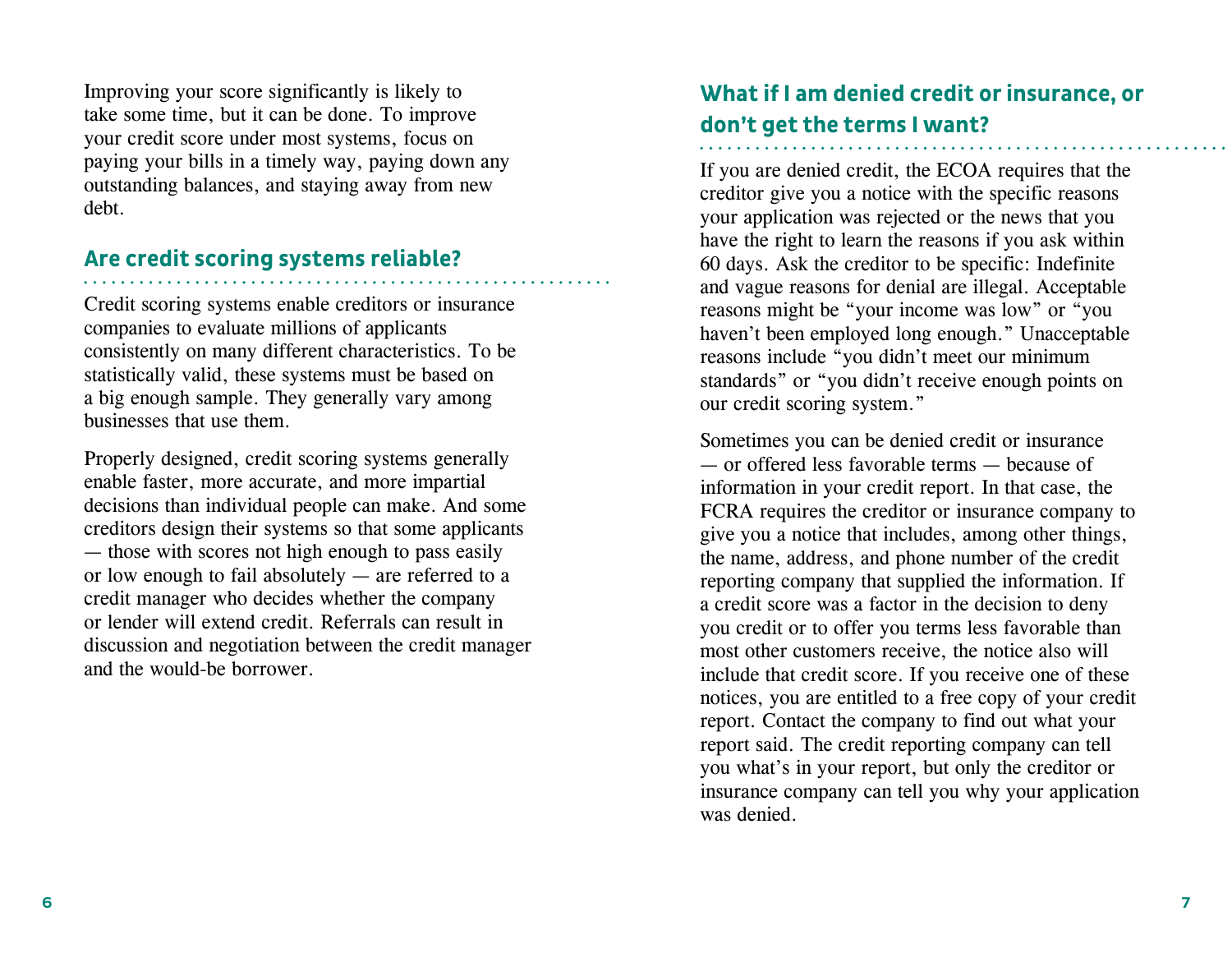If a creditor or insurance company says you were denied credit or insurance because you are too near your credit limits on your credit cards, you may want to reapply after paying down your balances. Because credit scores are based on credit report information, a score often changes when the information in the credit report changes.

If you've been denied credit or insurance or didn't get the rate or terms you want, ask questions:

- Ask the creditor or insurance company if a credit scoring system was used. If it was, ask what characteristics or factors were used in the system, and how you can improve your application.
- If you receive a notice explaining that you are being offered less favorable credit terms than those offered to most other consumers, ask the creditor or insurance company why you aren't getting its best offer.
- If you are denied credit or not offered the best rate available because of inaccuracies in your credit report, be sure to dispute the inaccurate information with the credit reporting company. To learn more about this right, see *Disputing Errors on Credit Reports* at **consumer.ftc.gov**.

## **For More Information**

The FTC works to prevent fraudulent, deceptive and unfair business practices in the marketplace and to provide information to help consumers spot, stop and avoid them. To file a complaint or get free information on consumer issues, visit **ftc.gov** or call toll-free, 1-877-FTC-HELP (1-877-382-4357); TTY: 1-866-653-4261.

Watch a video, *How to File a Complaint*, at **consumer.ftc.gov/media** to learn more. The FTC enters consumer complaints into the Consumer Sentinel Network, a secure online database and investigative tool used by hundreds of civil and criminal law enforcement agencies in the U.S. and abroad.